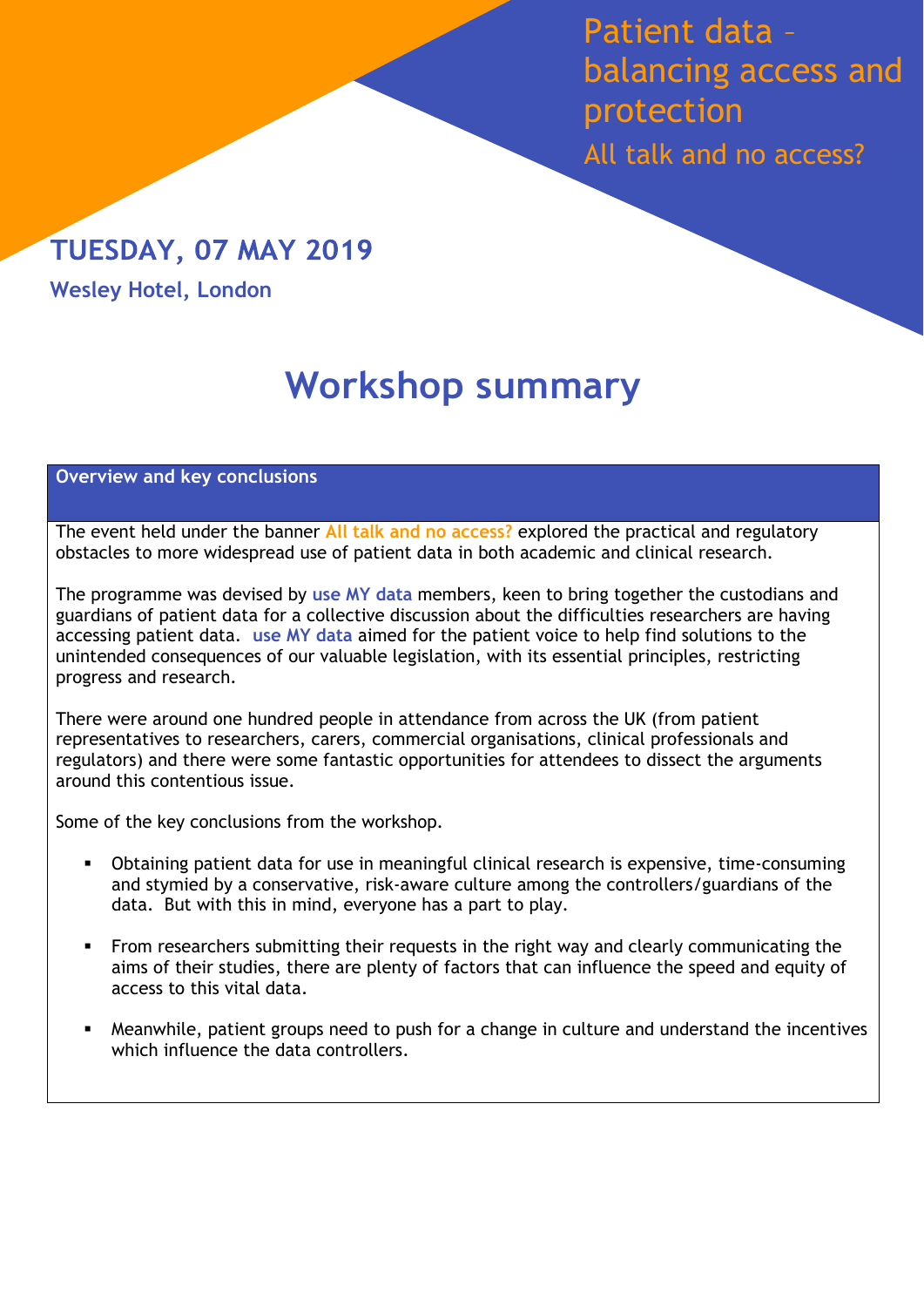The day began with talks from a series of data gatekeepers, both on the research side and from the publicly funded arms-length bodies. But only after event Chair **Mike Birtwistle** had given his customary **"no jargon or acronyms"** warning – to ensure that talks were as inclusive as possible.

First up, **Richard Welpton**, Senior Data Manager at the Health Foundation, walked us through the processes involved in accessing patient data for serious, publicly beneficial research.

While the data suppliers generally aim to get an application for data access approved within 60 days, Richard said there are an array of sticking points that can make the process overly long.

Perhaps most frustratingly, although most of the organisations that Richard submits his applications to have a broad target for giving permission within a time limit, there are no such targets for other aspects, such as actually producing the data extract, and the overall time taken. This has meant that the Health Foundation typically tries to plan for a six to nine-month turn-around when trying to obtain access to hospital records from NHS Digital.

Next up was **Garry Coleman**, Service Director for Data Dissemination at NHS Digital, who explained the variety of data that his organisation holds.

**Garry** also took us through the inner workings of NHS Digital's Data Access Request Service (DARS), emphasising the work his team does to ensure that only those with a sufficient legal basis to access such data can do so. NHS Digital currently has around 1,100 data-sharing agreements in place. He also assured attendees that his team is doing a great deal of work to make new datasets available to researchers, while solving some of the existing challenges around producing the data in a timely manner.

Finally, **Garry** outlined the processes involved in granting access permissions, especially the work of the Independent Group Advising on the Release of Data (IGARD), in evaluating new and contentious application types.

IGARD Chair **Kirsty Irvine** then explained in more detail the scope of the Group's work. At any one time the Group's board includes a mixture of people – patients, carers, clinicians, researchers and legal representatives. There are no NHS Digital employees sitting on the group (hence the 'I' in IGARD).

**Kirsty** added that the group has recommended access for potentially controversial research as a result of campaigning from patients, underlining the power of patient and public involvement in these processes.

**Tariq Malik**, Public Health England's (PHE) Lead for the Office for Data Release (ODR), explained that the most requested data type was information held within PHE's National Disease Registration Service. Around 85% of the data that PHE shares with researchers and other outside bodies relates to cancer registration.

While safeguards can hinder researchers quickly getting access to relevant data, PHE is reducing the time it takes from receiving research applications to approving them. The ODR's aim is to reduce the average turnaround time down from 50 days to 45 days.

Finally, **Janet Messer**, Director of the Approvals Service at the Health Research Authority (HRA) outlined her organisation's role. The HRA does not hold any patient data itself, but instead oversees how research using such data is conducted.

**Janet** oversees a series of research ethics committees as part of the HRA's oversight role – and offered an open invitation to any lay people interested in taking part in these committees to apply to join them. She also that revealed her team is planning to produce a leaflet to help patients understand the way in which their data is used in research.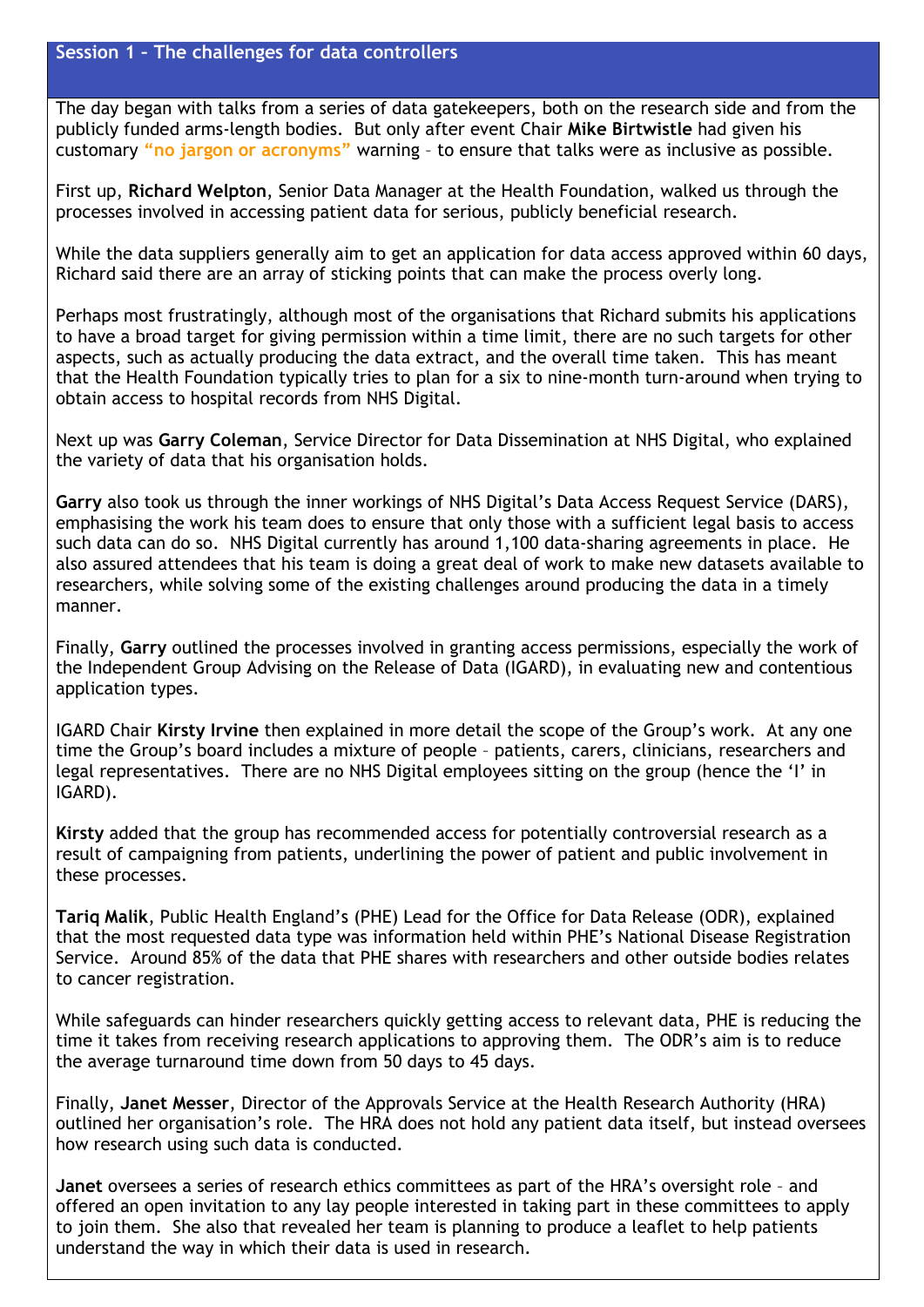Out came the post-it notes, as attendees were split into groups to come up with questions, challenges and concerns around the barriers to constructive data-sharing. What follows is a summary of some of the main points.

**use MY data** called on four experts to navigate and discuss the concerns and questions raised:

- **Professor Adam Glaser** Professor of paediatric oncology and late effects, University of Leeds & Consultant paediatric oncologist, Leeds Teaching Hospitals NHS Trust
- **Phil Booth** Co-ordinator, MedConfidential
- **Dr Natalie Banner -** Lead, Understanding Patient Data
- **Richard Stephens -** Patient Advocate, **use MY data**

A key question raised was one of process – Why are there multiple systems to do essentially the same thing i.e. vet and approve requests for data access?

**Adam Glaser** said he was asked similar questions by different 'gatekeeper' organisations based on the same set of laws. To him, this essentially amounts to a waste of public money.

To **Phil Booth** the duplication of these relatively opaque processes can feel like the experience that many patients go through when navigating the health system's bureaucracies. **"It sounds like we're patients turning up to different parts of the NHS, having to explain our stories again and again."** 

**"Sunlight is a great disinfectant"** he added. Making the process as transparent as possible would give those trying to access the data much more clarity about why data requests are processed in the way they are, and why they take the time they do.

**Natalie Banner** suggested that while these processes are meant to exist to protect patient interests, the system has evolved in such a complex way that it has created a big web that undermines its original purpose.

On top of which, there is a default 'no' culture, where the public bodies vetting the data access requests are very risk averse. This was a theme that other speakers returned to throughout the afternoon.

For **Richard Stephens**, the system built to process and police data access has made things **"slowly and inexorably"** worse. While he appreciated that, within the system, there are competent people simply doing their jobs, none of this was reducing the time taken to conduct research.

**"All these bodies put individual freedom above public benefit and we need a change of culture. We as patient groups have a job to change the culture."**

Next came a discussion on how preference is sought from patients for the ways in which their data can be used. The issues surrounding patients who choose to 'opt out' of their data being shared for anything other than direct care purposes also played a part in the exchanges.

One attendee floated the idea that permission should not need to be sought from patients at all, suggesting that patients have an obligation to allow their information to be shared for research. This was pushed back by several others in the room, including **Phil**, who argued that individual privacy would always need to be provided.

**Adam** pointed to an example of the avoidable harms that can go undetected if data sharing is not properly administered. He suspected that one of the consequences of the failure of Care.data was that deaths relating to patients' use COX-2 inhibitors (a non-steroidal anti-inflammatory drug) were not picked up sooner by clinicians.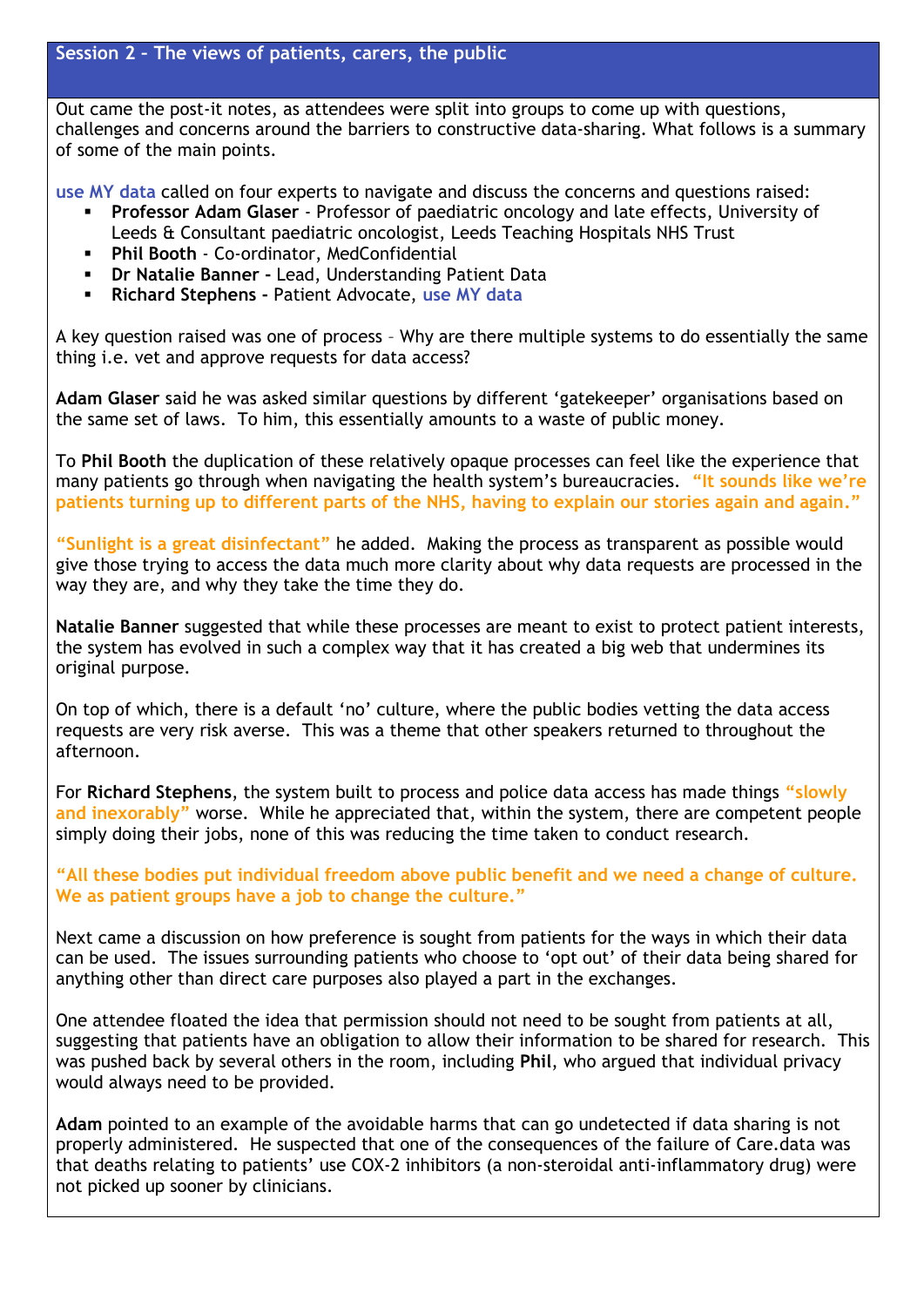So where does this leave us today? A trio of speakers shared news of the work currently underway to both strengthen researchers' ability to access data more efficiently and, crucially, amplify the public voice in decision-making around the data sharing agenda.

First to speak was **Dr Alex Bailey**, Programme Manager from the Medical Research Council's (MRC) Regulatory Support Centre.

**Alex** gave an incredibly helpful primer on the contrasting state of research data access in each part of the UK and the role that the MRC, as a major funder of research, plays within this landscape.

**"In short, if you think it's bad in England, it doesn't get much better if you want to do UK-wide research,"** was **Alex'**s first observation. What followed was a whistle-stop tour through the national and devolved bodies that researchers need to reach out to, in order to obtain various permissions for data usage.

Interestingly, while Northern Ireland has legislation around the way in which confidential patient data can be accessed, the fact that Northern Ireland hasn't had a functioning devolved government for two years, has meant that data access permissions have been governed using common law.

**Alex's** team has previously worked with NHS Digital to map out the process of applying for and obtaining data and **Alex** showed the room a complex web of processes that need to happen. Crucially, thanks to the work of the MRC and Garry Coleman's team at NHS Digital, the process has now been simplified compared to the work required two years ago. Work continues between the MRC and NHS Digital to streamline the approvals process.

**Alex** acknowledged that challenges remain. Legal constraints can tie the hands of research approvers even when applications are deemed reasonable and sufficiently beneficial to the public at large.

**Alex** also pointed to the fact that there simply are not enough staff within organisations like NHS Digital and Public Health England to walk every researcher through the particular application requirements of their projects.

However, work is being done to pull down some of these structural barriers. One such initiative is the Research Advisory Group (RAG). RAG is hosted by NHS Digital and includes representatives from a range of government bodies, research groups and the private sector to determine how NHS Digital can best provide its services.

A key part of this work is around identifying a common language to ensure that all stakeholders have exactly the same technical and legal understanding of terms such as 'identifiable data' and 'consent' in the context of data usage.

Next, **Amanda White,** Director of Communications and Engagement at Health Data Research UK (HDR UK) introduced her organisation, which was established in April 2018.

The Chair, **Mike Birtwistle**, suggested the body **"does what it says on the tin",** and Amanda outlined the various strands of important work underway.

She explained the four pillars of the organisation's strategy. Firstly, a process of building public trust in the way that data is used for research is underway, with the creation of a Public Advisory Board.

The next pillar is around scaling the science and research that comes from the use of patient data. **"We want to be able to use the largest health research and patient data that's available at a national scale, not just within regions. We also want to be able to give researchers access to data about millions of people."**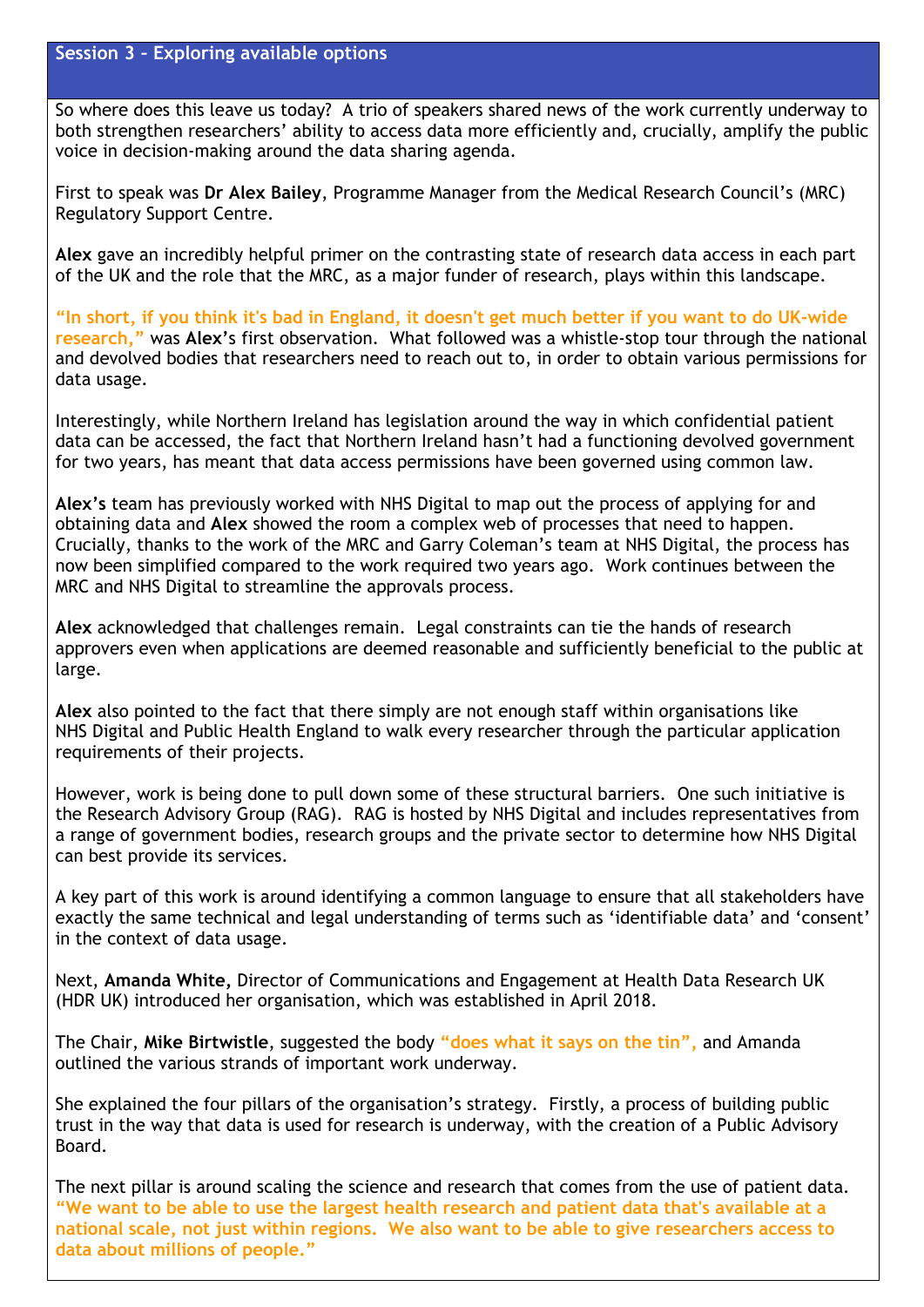Thirdly, empowering health data scientists. **Amanda** pointed out that HDR UK aims to create 10,000 health data scientists, spanning all career stages. She noted that HDR UK has seen people from a lot of different backgrounds coming into the profession.

Finally, there's infrastructure**.** Last year, HDR UK was commissioned by the UK government to develop a Digital Innovation Hub programme, designed to address the fragmented structure and inconsistent approach to data research across the UK.

As part of this work, HDR UK has been in dialogue with around 3,000 people across different sectors, including patients and the public, to find out what scientists, innovators and researchers need from health data to do their work.

From this, the plan over the four years of the programme is to design a system and a model that will work in the UK.

Finally, **Richard Stephens**, one of **use MY data's** very own avuncular patient advocates took to the stage once more, to set out the role that advocates can play in driving the data access agenda forward.

**Richard** has had many contacts with healthcare professionals over the years. He highlighted: **"One of the problems I have as a patient is that when anything happens to me - I don't think of it as data. Most of us don't. But when things do happen to us, we have some pretty common questions. What's going to happen to me? If I take this medication what will happen to me? We know about drug symptoms, for instance, because of data from patients."**

He suggested an interesting solution to getting more patients involved in pushing for more safe data usage by the research community: **"My suggested solutions to some of these problems is actually to get patients involved in data. But just don't tell them it's data. Get them to sit on a committee or a group where they have a specific function."** 

This way, **Richard** explained, patients can drive momentum for getting their data used in research, because they want it to help people – possibly their family members.

He cited the example of Genomics England's Participant Panel as a prime example of the kind of patient action he advocates. **"Some of those people have been trained up and they sit on the Data Access Review Committee. But nobody thinks of it as data access review. It's actually the committee that looks at every single application from those who want to go and look at genomes."**

**Richard** ended by suggesting a relatively easy and practical step any patient who wants to better identify how their data is being used can take:

**"We're all entitled to go to our NHS Trust's Annual General Meeting. We can ask questions:**

- **Who are the patients you have sitting on whatever committee it is that decides which data you're going to release?**
- - **How much are you going to charge for it?**

**We're entitled to ask these questions. Particularly, how do you report to patients what you have released and what benefit it has had?"**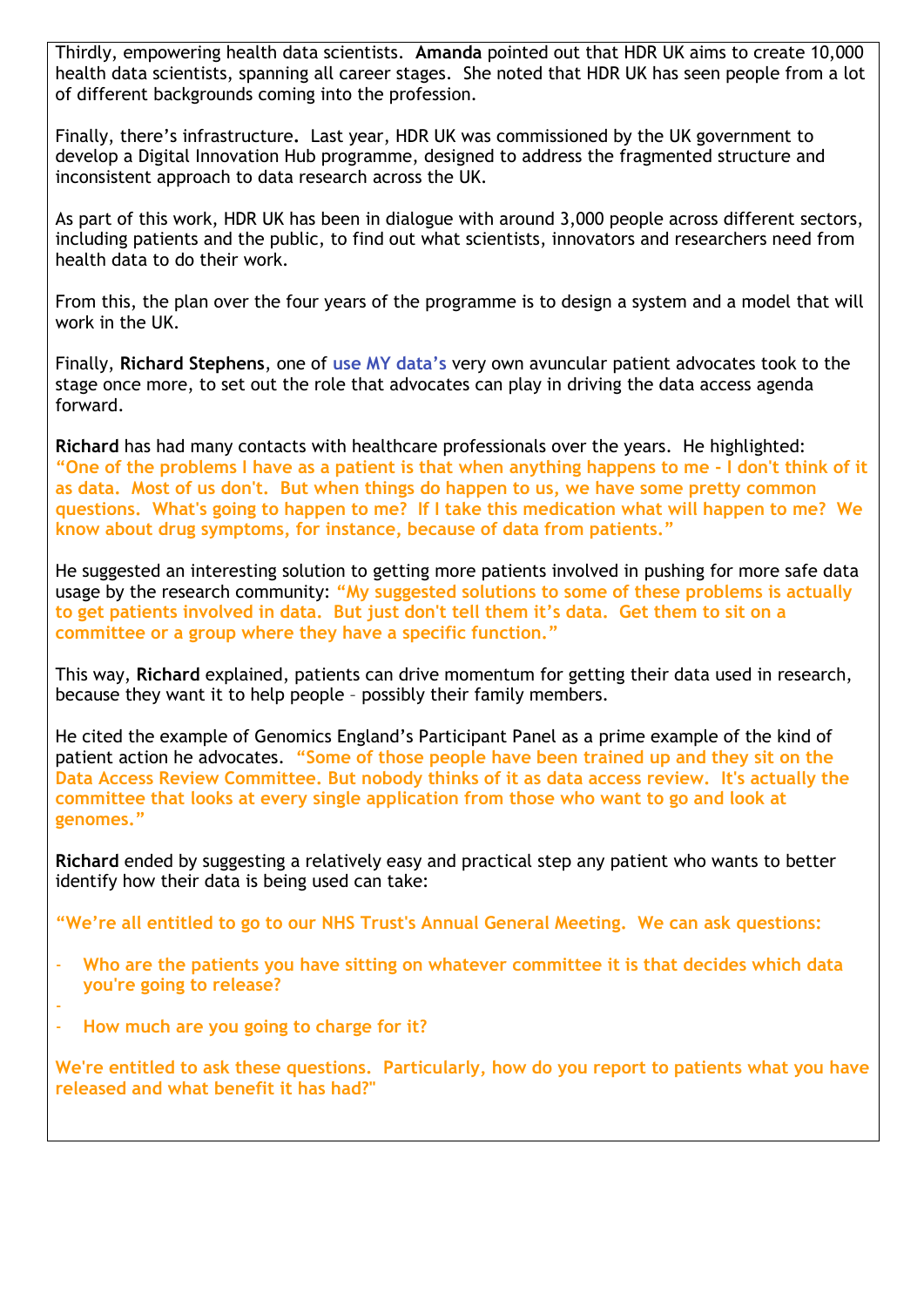The day ended with a concluding discussion from attendees, with both speakers and audience examining the ways in which the day's conversations could be translated into practical action.

For NHS Digital's **Garry Coleman** it was an ambition to do more to engage his NHS Digital colleagues about the issues raised. He added that he would be interested to see this workshop re-run in order to see how bodies like NHS Digital are responding to the challenges raised – specifically **"to review what we are doing at NHS Digital and what can NHS Digital do better?"**

Public Health England's **Tariq Malik** said that his team was looking at producing communications to show the work that they are currently doing on this agenda. **"We need to show the research community and the public how data can be better – and more quickly – accessed"** he added. Furthermore, he offered an invitation to researchers in the audience to contact him to discuss some of the practical issues they identified throughout the day.

**Janet Messer** said that the Health Research Authority was in the process of making more information available about how data is used for research **"so people can understand it better and trust it more"** and would like to accelerate that, as a result of the workshop.Janet called for more funding for her team.

Wrapping up the day's proceedings, Chair **Mike Birtwistle** reminded attendees that previous **use MY data** workshops had resulted in practical, tangible changes. He gave the example of a campaign that is now getting underway, around the under-use of tissue samples in tissue banks. This has come about due to the issue being raised and examined at a previous **use MY data** workshop. **use MY data** has now been granted some funding to assist the campaign, which will work to ensure that tissue samples given to tissue banks are used.

With thanks given to funders, speakers and delegates the workshop came to a close.

With grateful thanks to the writer of our summary:

**Nick Renaud-Komiya Freelance health writer [nick@renaudkomiya.co.uk](mailto:nick@renaudkomiya.co.uk)**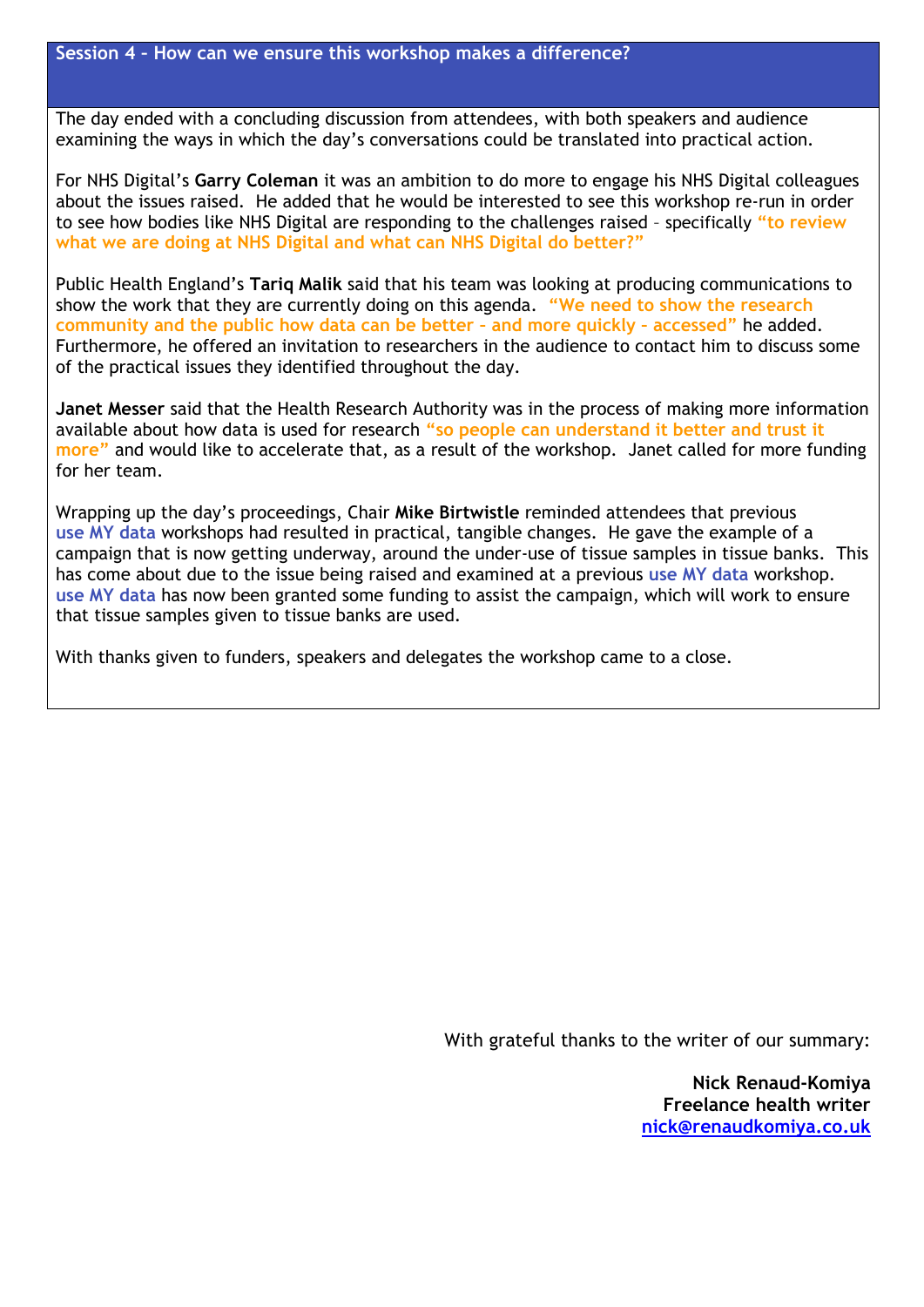

With grateful thanks to the creator of our visual minutes:

**Beth Kitchen Visual artist and illustrator @bethkitchenart**